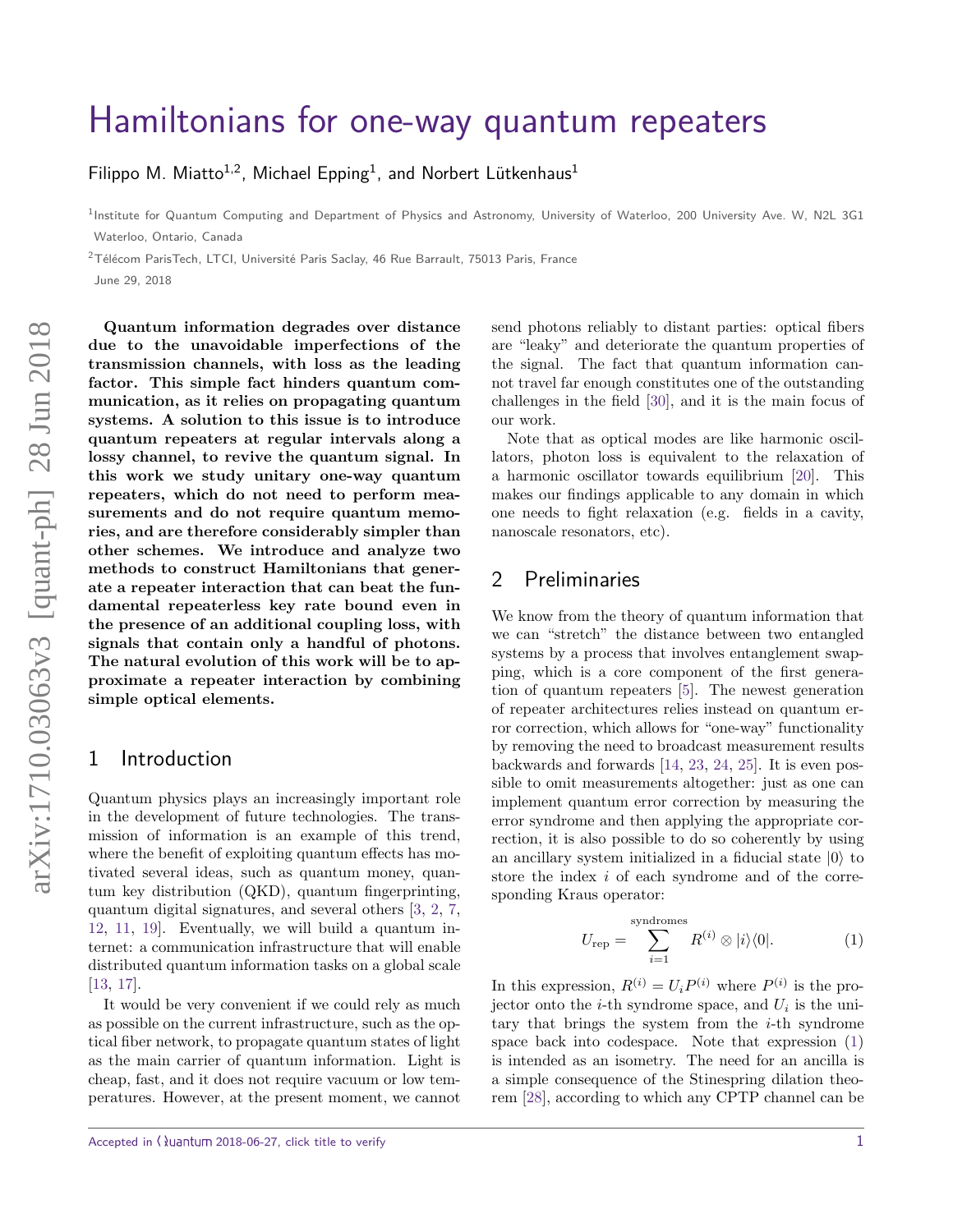described through a unitary interaction with a larger system.

In this work we present two recipes to build families of Hamiltonians that generate such unitary one-way quantum repeaters.

In order to evaluate the performance of our repeaters, we will compare the entanglement between two systems (one of which is travelling in a lossy channel interspersed with repeaters), to the repeaterless key rate bound [\[33,](#page-7-2) [29\]](#page-7-3), see also [\[36\]](#page-7-4) for results in the non-asymptotic regime. In particular, [\[29\]](#page-7-3) found that the tightest upper bound of the QKD rate per optical mode that can be achieved using only a lossy channel with transmissivity *η* is equal to:

$$
R(\eta) = \log_2 \frac{1}{1 - \eta}.\tag{2}
$$

What we found is that we can beat this repeaterless bound even if each repeater introduces a mild coupling loss between the optical fibre and the repeater device. Furthermore, the optimized separation between the repeater stations turns out to be rather reasonable, on the order of a few kilometers.

The complexity of our repeater Hamiltonians depends on the code space that they protect and on the fiducial ancilla states. Consequently, if we pick them wisely, we have the potential to obtain *simple* Hamiltonians that can be implemented by combining a few known optical elements, such as single photon sources, beamsplitters, squeezers, four wave mixers, etc. Such a quest for simplification is outside the scope of the present work, but it is part of our ongoing research.

# 3 Working principles of a one-way quantum repeater

Our task is to protect the quantum information that is encoded in a photonic system. Although in this particular context we lack the typical qubit structure of QEC codes, if we treat photon loss as an "error", we can still apply QEC successfully to our problem. Note that the set of correctable errors cannot include all of the possible loss operators (e.g. including the loss of all photons), but rather a few of them. How many depends on the particular code in question.

Furthermore, in practice the correction process is not going to be perfect and it can itself introduce errors and noise. This enforces an optimal separation between the repeaters, as well as other important considerations regarding the noise parameters. In this work we describe an ideal repeater, i.e. one that does not introduce any additional noise. In this we consider the method of exact error correction [\[32,](#page-7-5) [15\]](#page-6-13) to illustrate our approach of Hamiltonian Quantum Repeaters. It will be interesting to extend this line of consideration also to approximate error correction [\[34,](#page-7-6) [4,](#page-6-14) [27,](#page-7-7) [21\]](#page-6-15) though we leave that to upcoming work. For this reason it is sufficient for us to consider exact and not approximate quantum error correction.

In all that follows, we will seek the protection of a two-dimensional subspace within each signal from the loss of a single photon. If this is done frequently enough, and if we separate the repeaters such that the singlephoton loss is the dominant error, we can witness the benefits of a repeater action. All that we need from QEC is encapsulated in the QEC condition in the form  $PE_i^{\dagger} E_j P = \delta_{ij} c_i P$  where  $c_i$  is the probability of the *i*th error, *P* is the projector onto the protected subspace (called the "code space") and  ${E<sub>i</sub>}$  are the correctable effect operators of the undesired interaction, which map *P* to the orthogonal spaces  $P^{(i)} = E_i P E_i^{\dagger} / \frac{1}{2} \text{Tr}(E_i P E_i^{\dagger})$ [\[28\]](#page-7-1). The fact that such spaces are orthogonal to each other and to *P* means that the quantum information has not left the system, it is just in a different subspace and it can be brought back.

To understand what the error operators are, we need a description of the lossy channel. There are three main ways to describe a single-mode lossy channel of transmissivity *η*:

(i) As a quantum channel in Kraus form (also e.g. in  $[10]$ :

<span id="page-1-0"></span>
$$
\mathcal{L}_{\eta}[\rho] = \sum_{k=0}^{\infty} \frac{(1-\eta)^k}{k!} \sqrt{\eta}^N a^k \rho a^{\dagger k} \sqrt{\eta}^N, \tag{3}
$$

where  $N = a^{\dagger}a$  is the number operator and *a* is the annihilation operator. The Kraus operators are therefore  $A_k = \frac{(1-\eta)^{k/2}}{\sqrt{k!}} \sqrt{\eta}^N a^k.$ 

(ii) As the action of a beamsplitter in each mode (effectively the Stinespring representation of the channel):

$$
\mathcal{L}_{\eta}[\rho] = \text{Tr}_{B} \left[ U_{AB}(\rho_{A} \otimes |0\rangle\langle0|_{B}) U_{AB}^{\dagger} \right], \qquad (4)
$$

where  $U_{AB} = \exp[i\phi(a^{\dagger}b + ab^{\dagger})]$  is a beamsplitter between the signal and a local environment in the vacuum state.

(iii) Through the master equation [\[20\]](#page-6-7):

$$
\dot{\rho} = \frac{\gamma}{2} \left( 2a\rho a^{\dagger} - \{ N, \rho \} \right). \tag{5}
$$

The connection between the three representations is the relation  $\eta = \cos(\phi)^2 = \exp(-\gamma t)$ . This channel generalizes to an *M*-modes lossy channel as a simple tensor product of *M* channels. We will indicate the Kraus operator corresponding to losing *k* photons from mode *i* and none from the other modes as  $A_k^{(i)} = \frac{(1-\eta)^{k/2}}{\sqrt{k!}} \sqrt{\eta^N} a_i^k$  (where  $N = \sum_i a_i^{\dagger} a_i$ ). As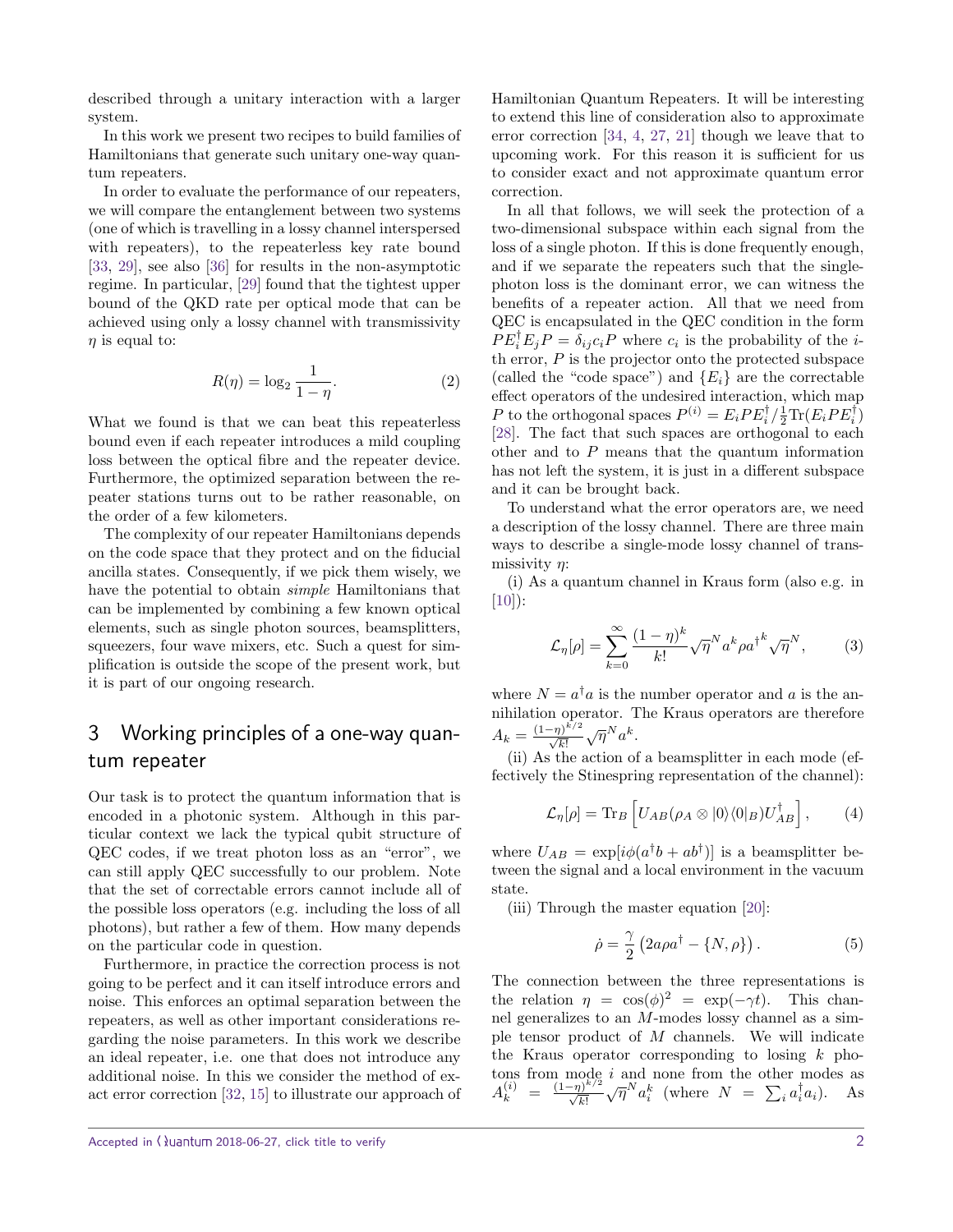we concentrate on correcting single photon losses, we need the single-photon loss operator in the *i*-th mode:  $E_i := A_1^{(i)} = \sqrt{1 - \eta} \sqrt{\eta} N_{a_i}$ . If we replace these operators into the error-correction conditions and take the trace of both sides, we obtain that the probability of the *i*-th error  $(i \geq 1)$  is:

$$
c_i = \frac{1 - \eta}{d} \text{Tr} \left( P a_i^\dagger a_i \eta^{N-1} \right) \tag{6}
$$

where we used the operator identity  $f(N)a = af(N-1)$ and *d* is the dimension of the protected subspace, which comes from  $\text{Tr}(P) = d$ . In our case, as we are protecting a two-dimensional subspace,  $d = 2$ . Eq. [\(6\)](#page-2-0) means that, understandably, the more photons a code uses the easier it is to lose one, which gives rise to an interesting trade-off between the probability to lose a photon and the ability to protect from photon loss. From inspection, it appears that a good choice is to make sure we can correct for a single loss in each mode using as few photons as possible in the code.

Note that in case of no loss, we have a non-trivial evolution: the no-loss operator is  $E_0 = A_0^{(i)} = \sqrt{\eta}^N$ , which is not the identity operator. This means that if the code space  $P$  is not an eigenspace of the total photon number operator, it will evolve non-trivially even if no losses occur.

As anticipated, a unitary operation is sufficient to rotate  $P^{(i)}$  back to  $P$ , but there is a catch: the operation that we should apply to the system depends on the error syndrome. As we have more than one subspace that should rotate back to *P*, this is not a unitary operation unless we introduce an ancillary system, as in Eq. [\(1\)](#page-0-0). So the quantum repeater must produce a fresh local ancilla, it must have the incoming system interact with it, and then it can discard the used ancilla. The output of the repeater is the recovered system (unless more losses occurred than the code can handle). Note that in principle we could measure the used ancilla to detect the syndrome, but the repeater would work equally well if we did not.

To summarize: we choose to put our quantum information in protected subspaces that do not become entangled with the environment upon photon loss, but rather they rotate to an orthogonal subspace. This enables us to rotate them back without involving measurements if we supply this operation with a 'catalytic' ancilla which we can discard at the end of the operation.

## 4 Repeater Hamiltonians

In this section we present two families of Hamiltonians that generate a repeater unitary. Each Hamiltonian will depend on the code space *P* as well as the initial ancilla <span id="page-2-0"></span>state, so one can view them as a resource, which can be chosen wisely to yield simpler Hamiltonians in the sense mentioned in the introduction. Note that a welldesigned repeater action will not let the uncorrectable error spaces to eventually couple to code space (for instance after a series of several losses and repeaters). So the action of  $U_{\text{rep}}$  on spaces that will never interfere with code space can be thought of as another resource, as we can use the freedom to choose this otherwise irrelevant action to simplify the Hamiltonian. We present both architectures because although they are related by a system-ancilla swap after the repeater, the Hamiltonians are rather different.

#### 4.1 Direct unitary



<span id="page-2-1"></span>Figure 1: In the direct architecture, the system interacts with a local ancilla, it "transfers the error" and then proceeds onwards. Measuring the used ancilla only gives us information about the loss, which does not influence the performance of the repeater.

The first architecture (Fig. [1\)](#page-2-1) that we introduce is that of a repeater which lets the input system "transfer" the loss errors to the ancilla. Once this operation is complete, we have essentially recovered the initial state. In this construction the initial state of the ancilla is free to live in a *K*-dimensional space, and one is free to pick any value for  $K \geq 1$ . The Hamiltonian is

$$
H_{\text{direct}} = \sum_{k=1}^{K} \sum_{i=1}^{M} \left( \Psi_{0k}^{(i)} + \Psi_{1k}^{(i)} \right), \tag{7}
$$

where *M* is the number of modes,  $\Psi_{jk}^{(i)}$  is a projector onto  $|\Psi_{jk}^{(i)}\rangle = \frac{1}{\sqrt{3}}$  $\frac{1}{2}(|j\rangle_s|k^{(i)}\rangle_a - |j^{(i)}\rangle_s|k\rangle_a$ , and the subscripts *s* and *a* indicate the system and the ancilla. Here we must comply with the error spaces that are imposed by the loss operators, i.e. for the system we have  $|j^{(i)}\rangle = E_i|j\rangle/\sqrt{\langle j|E_i^{\dagger}E_i|j\rangle}$ , however we have complete freedom (even in terms of number of modes) to pick the ancilla states  $|k\rangle_a$  and  $|k^{(i)}\rangle_a$  as long as all together they form an orthonormal set. As this Hamiltonian acts as the identity operator on the space of non-correctable errors (two or more photon lost), it automatically avoids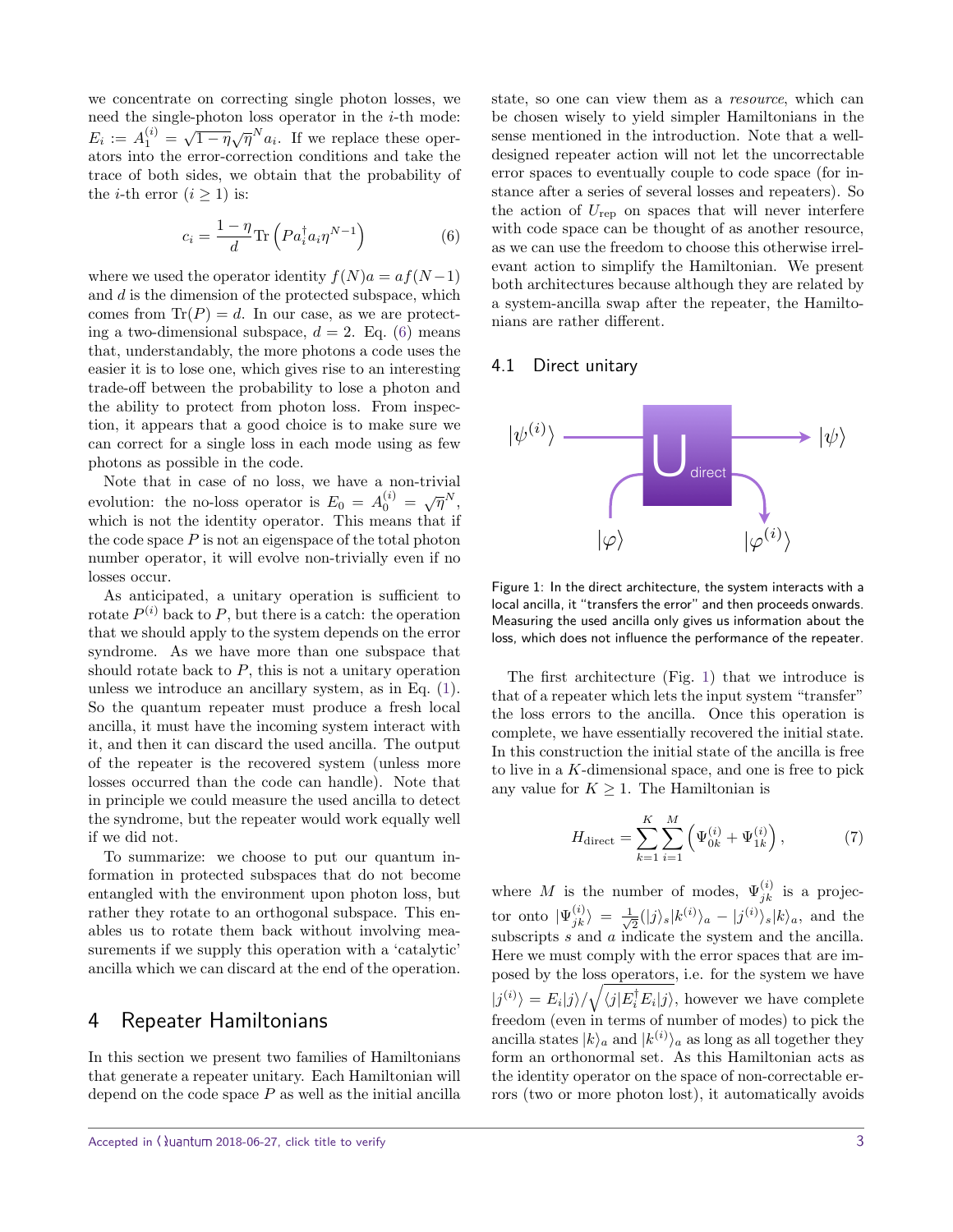these error spaces to couple back to the code space. It is possible to simplify the direct Hamiltonian by minimizing the dimension of the initial ancilla space (i.e.  $K = 1$ :

$$
H'_{\text{direct}} = \sum_{i=1}^{M} \left( \Psi_0^{(i)} + \Psi_1^{(i)} \right), \tag{8}
$$

where  $\Psi_j^{(i)}$  projects onto  $|\Psi_j^{(i)}\rangle = \frac{1}{\sqrt{3}}$  $\frac{1}{2}(|j\rangle_s|0^{(i)}\rangle_a$  –  $|j^{(i)}\rangle_s|0\rangle_a$ ). Note that in the construction of  $H_{\text{direct}}$  (as opposed to the construction of  $H_{swap}$  in the next subsection) we excluded the no-loss  $(i = 0)$  element, as the repeater should act as the identity if no error occurs. We remark that in case a code had a non-trivial evolution under zero loss, one might need to include a term to act in this eventuality.

The fact that the Hamiltonian is a projector simplifies enormously the computation of the unitary, which implements the correction at time  $t = \pi$ :

$$
U_{\text{direct}} = \exp\left(i\pi H_{\text{direct}}\right) = 1 - 2H_{\text{direct}}.\tag{9}
$$

It is a simple computation to verify that  $U_{\text{direct}}$  indeed corrects an error by "transferring" it to the ancilla:

$$
U_{\text{direct}}|\psi^{(i)}\rangle_s \otimes |\varphi\rangle_a = |\psi\rangle_s \otimes |\varphi^{(i)}\rangle_a, \qquad (10)
$$

where  $|\psi^{(i)}\rangle_s = \alpha|0^{(i)}\rangle_s + \beta|1^{(i)}\rangle_s$  is the state of the system after the error *i*, and  $|\varphi\rangle_a = \sum_k \gamma_k |k\rangle_a$  is the initial ancilla state  $(|\varphi\rangle_a$  is fixed, for example the vacuum).

#### 4.2 SWAP unitary



<span id="page-3-0"></span>Figure 2: In the "swap" repeater configuration, the system and the ancilla remain in their respective spaces (the error space  $P^{\left( i\right) }$  and code space), but they swap states: the system acquires the state of the ancilla and the ancilla acquires the state of the system and then proceeds onwards.

The second architecture (Fig. [2\)](#page-3-0) is a repeater that "swaps" the state of the input system with the state of an ancilla prepared in code space, while leaving the errors behind. More specifically, the SWAP operation occurs between *P* (where the ancilla needs to be initialized) and the space where the system currently lives, which is  $P$  if no error occurred and it is  $P^{(i)}$  if a single photon loss from the *i*-th mode occurred. The Hamiltonian of this repeater is:

$$
H_{\text{swap}} = \sum_{i=0}^{M} \Phi^{(i)} \tag{11}
$$

where  $\Phi^{(i)}$  projects onto  $|\Phi^{(i)}\rangle = \frac{1}{\sqrt{2}}$  $\frac{1}{2}(|0^{(i)}\rangle_s|1\rangle_a$  −  $|1^{(i)}\rangle_s|0\rangle_a$ ). Similar to *H*<sub>direct</sub>, this Hamiltonian also automatically avoids the uncorrectable error spaces to couple back to the code space. Note that now in case of no error the repeater still needs to swap, so we have to include the  $i = 0$  case. The correction unitary is again given by

$$
U_{\text{swap}} = \exp\left(i\pi H_{\text{swap}}\right). \tag{12}
$$

And it is again a simple computation to verify that the unitary corrects by swapping (compare with Eq.  $(10)$ ):

$$
U_{\text{swap}}|\psi^{(i)}\rangle_s \otimes |\varphi\rangle_a = |\varphi^{(i)}\rangle_s \otimes |\psi\rangle_a, \tag{13}
$$

<span id="page-3-1"></span>where  $|\psi^{(i)}\rangle_s = \alpha|0^{(i)}\rangle_s + \beta|1^{(i)}\rangle_s$  is the state of the system after the error *i*, and  $|\varphi\rangle_a = \gamma_0 |0\rangle_a + \gamma_1 |1\rangle_a$  is the initial ancilla state in code space.

# 5 Beating the repeaterless bound

In this section we evaluate how well our repeaters protect the quantum information along a lossy channel. Our goal is to beat the repeaterless bound asymptotically, which in terms of distance *x* with *α* dB/Km of loss is  $R(x) = -\log_2(1 - 10^{-\alpha x/10})$ . For a telecom fibre,  $\alpha \approx 0.2$  dB/Km.

We present a single-mode code to show the effect of the uncorrected no-loss operator  $\sqrt{\eta}^N$  and we will compare a four-photon two-mode code [\[8\]](#page-6-17) with a threephoton three-mode code [\[35\]](#page-7-8) to show the advantage of using fewer photons. We supply the logical codewords that span *P* explicitly in terms of the number states in Fock space:

- 1. single-mode code: Logical states  $|0_L\rangle = |1\rangle$  and  $|1_L\rangle = |3\rangle$ .
- 2. two-mode code: Logical states  $|0_L\rangle = \frac{|4,0\rangle + |0,4\rangle}{\sqrt{2}}$  and  $|1_L\rangle = |2, 2\rangle.$
- 3. three-mode code: Logical states  $|0_L\rangle = |1, 1, 1\rangle$  and  $|1_L\rangle = \frac{|0,0,3\rangle + |0,3,0\rangle + |3,0,0\rangle}{\sqrt{3}}.$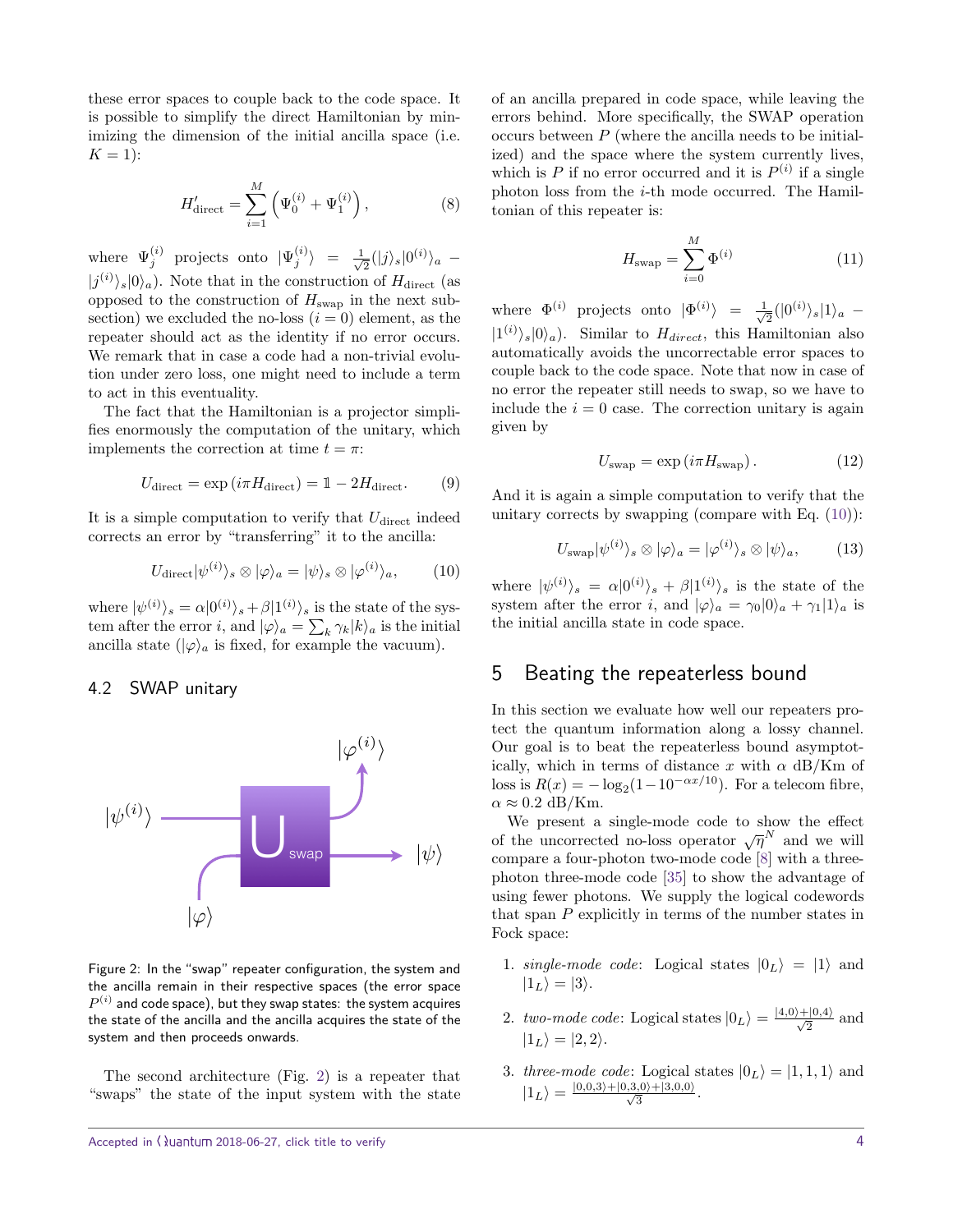These are just simple didactical examples, for an excellent in-depth presentation of bosonic codes see [\[22,](#page-6-18) [16,](#page-6-19) [1\]](#page-5-1).

We initialize an entangled state  $|\psi\rangle_{AB} = \frac{1}{\sqrt{2}}$  $\frac{1}{2}(|0,0_L\rangle +$  $|1, 1_L\rangle$  using the logical states in one of the example codes presented above, and we propagate the *B* system through a lossy channel with repeaters separated by a distance *L*. For codes that are eigenstates of the total photon number, after one segment comprising loss and repeater action, we find the original state in code space with probability *p<sup>s</sup>* (defined below). Since the uncorrectable error spaces do not couple back to the code space, we can extract  $p_s^n$  secret bits of key after  $n$ segments, which means that the condition to beat the repeaterless bound asymptotically is that the logarithmic slope of the key rate be larger than the logarithmic slope of the repeaterless bound:  $p_s > \eta_s$ , where  $\eta_s$  is the transmissivity of a segment. The same condition also appears from different arguments, see [\[26,](#page-6-20) [9\]](#page-6-21).

We also investigate the stability if we have coupling losses between an optical fibre and a repeater station. To do this, we consider the total loss of a segment to be composed of two parts:  $\eta = \eta_c \eta_s$ , where  $\eta_c$  is the coupling efficiency of the fibre into the repeater and  $\eta_s$  is the regular loss of the channel. As the success probability *p<sup>s</sup>* depends on the code space *P*, on the repeater separation *L* and on the coupling efficiency *ηc*, we can find for which values of these quantities we beat the repeaterless bound (see Fig. [3\)](#page-5-2). For the two-mode code, we have  $p_s = \eta^4 + 4(1 - \eta)\eta^3$ , for the three-mode code we have  $p_s = \eta^3 + 3(1-\eta)\eta^2$ , where  $\eta = \eta_c \eta_s$ . Here we assume that a repeater does not couple the error spaces with the code space in undesired ways (e.g. by adding more photons than necessary, which may lead to the system entering back into code space upon further loss).

For codes that are not so well-behaved (such as the single-mode code in the examples), things are more complicated as the code spaces become distorted. In the case of our single-mode code, we need to compute explicitly the action of the lossy channel  $\mathcal{L}_{\eta}$  from Eq. [\(3\)](#page-1-0) (where the total loss  $\eta = \eta_s \eta_c$  is composed of the segment loss and the coupling loss) followed by the channel  $R$  that maps the signal from the input to the output of the repeater, which we can describe with  $M + 1$  Kraus operators:  $R^{(0)} = (\mathbb{1} - \sum_i P^{(i)})$  and  $R^{(i)} = |0\rangle\langle0^{(i)}| + |1\rangle\langle1^{(i)}|$  for  $1 \leq i \leq M$  (see Eq. [\(1\)](#page-0-0)). Note that we do not correct the distortion on the zerophoton loss (for some codes it can be possible, especially for small  $\eta$  [\[22\]](#page-6-18)). We find:

$$
\mathcal{R} \circ \mathcal{L}_{\eta}|1\rangle\langle 1| = |1\rangle\langle 1|
$$
  
\n
$$
\mathcal{R} \circ \mathcal{L}_{\eta}|1\rangle\langle 3| = (\eta^2 + (1 - \eta)\sqrt{3}\eta)|1\rangle\langle 3|
$$
  
\n
$$
\mathcal{R} \circ \mathcal{L}_{\eta}|3\rangle\langle 1| = (\eta^2 + (1 - \eta)\sqrt{3}\eta)|3\rangle\langle 1|
$$
  
\n
$$
\mathcal{R} \circ \mathcal{L}_{\eta}|3\rangle\langle 3| = (3\eta^2 - 2\eta^3)|3\rangle\langle 3| + (1 - 3\eta^2 + 2\eta^3)|1\rangle\langle 1|
$$

This mapping allows us to compute the *n*-fold application of  $\mathcal{R} \circ \mathcal{L}_n$ . After *n* segments, the state is

$$
\psi_{AB}^{(n)} = \frac{1}{2}|0,1\rangle\langle0,1| + \frac{1}{2}(1 - (3\eta^2 + 2\eta^3)^n)|1,1\rangle\langle1,1|
$$
  

$$
\frac{1}{2}(\eta^2 + (1 - \eta)\sqrt{3}\eta)^n(|0,1\rangle\langle1,3| + |1,3\rangle\langle0,1|)
$$
  

$$
+\frac{1}{2}(3\eta^2 - 2\eta^3)^n|1,3\rangle\langle1,3|
$$
 (14)

If we perform the six-states protocol [\[6,](#page-6-22) [18\]](#page-6-23) with this state, we can compute the key rate by following the results in appendix A of [\[31\]](#page-7-9). We resort to the sixstate protocol because the distortion causes errors, and thus the simple consideration of success probabilities will not be sufficient to guarantee the cross-over. What we find is that the region of parameter space that allows us to beat the repeaterless bound at some distance (note: not asymptotically) is very small, but it exists (see Fig. [3\)](#page-5-2). We remark that it might be possible to increase the single-mode key rate by other means (correcting the zero-loss effect, noisy pre-processing, twoway codes, etc...).

We can finally plot for each code the parameter region that allows us to beat the repeaterless bound (nonasymptotically for the single-mode code and asymptotically for the two- and three-mode codes) in a telecom fiber (Fig. [3\)](#page-5-2).

# 6 Considerations

We can see that unitary one-way quantum repeaters can beat the repeaterless bound asymptotically, which means that the combination of loss and repeater stations effectively turns the lossy bosonic channel into a different channel with lower effective loss, to the point that in a one-way exchange of quantum states we can extract more secret key than one could obtain from a pure-loss channel. In Fig. [4](#page-5-3) we include an example of the key rate over distance obtained with the three-mode code over a range of 600 Km including coupling loss, and compare it to the repeaterless bound.

In this work we have assumed that the repeaters are not introducing any additional noise, which is an unrealistic assumption. We address the limitations due to added noise in our upcoming work [\[9\]](#page-6-21).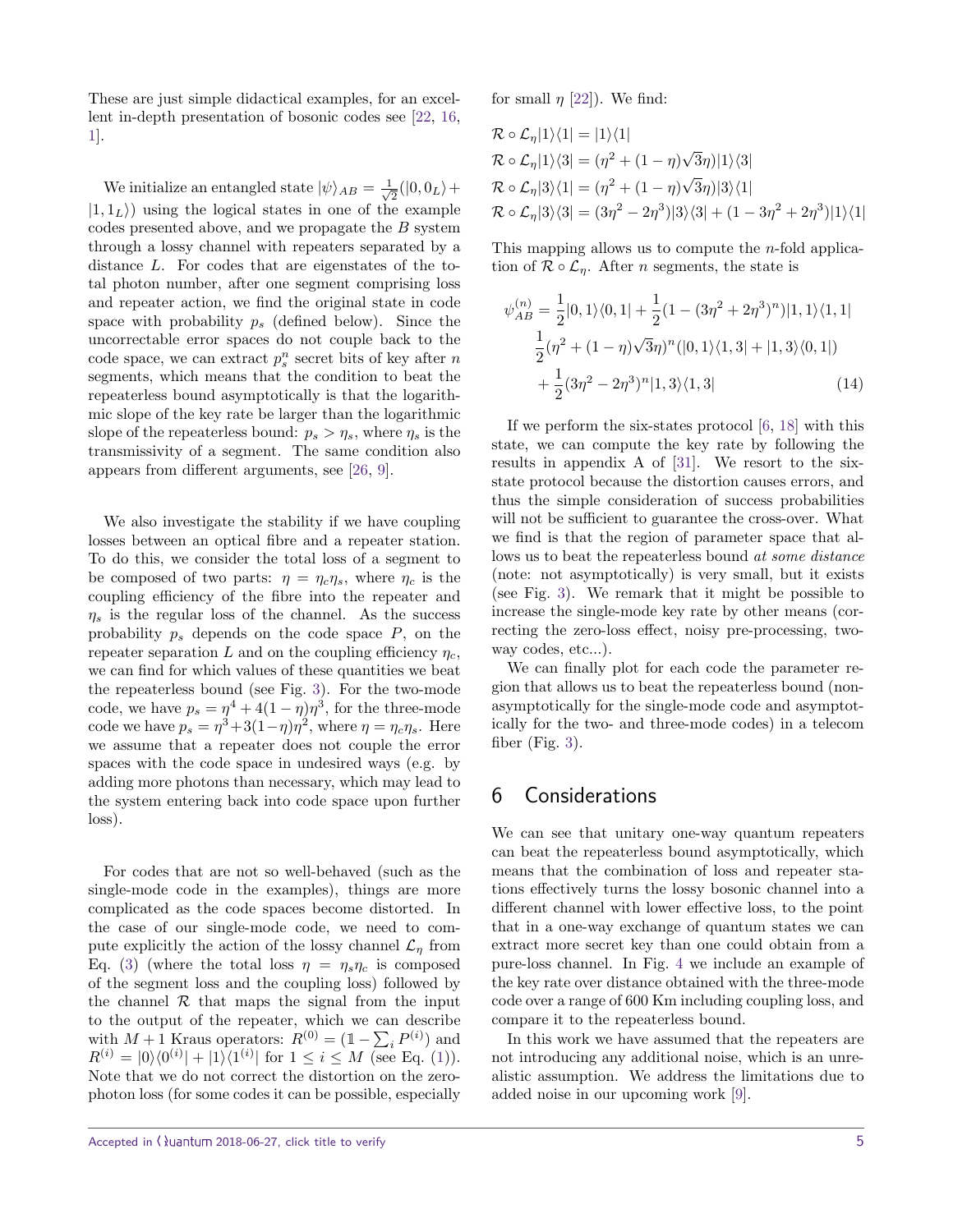

<span id="page-5-2"></span>Figure 3: The shaded regions indicate for which coupling efficiency  $\eta_c$  and repeater separation  $L$  we can extract more key than the repeaterless bound allows (non-asymptotically for the single-mode code and asymptotically for the two- and the threemode code). Notably, the three-mode code can withstand up to about 11% of additional coupling loss between a fibre and a repeater station.



<span id="page-5-3"></span>Figure 4: Example key rates per mode for the three-mode code. For each curve we have optimized the repeater separation (in parenthesis). Note that even with 10% of coupling loss between fibres and repeaters, the three-mode code can still beat the repeaterless bound starting around the 400 km mark.

This result shows that it is possible to build unsupervised, one-way unitary stations that act as quantum repeaters, which could be placed conveniently every few kilometers along the optical fibre network, allowing us to perform QKD and other distributed quantum information tasks at much increased distances than what we can currently achieve.

Furthermore, some codes show a remarkable resilience to the additional coupling loss between fibres and repeater stations, which is encouraging from a technological point of view.

The actual physical realization of a repeater station is a very challenging problem. There are many possible families of bosonic codes and within each family there are many possible choices of specific codes. For each code there is in turn a continuum of Hamiltonians that depend on the initial ancilla state. So there are innumerable Hamiltonians that one could use, but we do not yet understand how to determine if a given Hamiltonian can be implemented (or approximated to a satisfactory degree) by arranging a reasonable number of optical components. Understanding thed connection between a Hamiltonian and its implementation is part of our ongoing work.

## 7 Conclusions

We introduced two families of Hamiltonians that generate a quantum repeater interaction which protects one qubit of information propagating in a lossy bosonic channel. We presented a few examples to show that it is possible to overcome the repeaterless bound even in the presence of a mild coupling loss between the lossy channel and the repeater stations. Our construction is general and it gives the freedom to choose a code space and an initial ancilla state, which translates into the potential to discover particularly convenient Hamiltonians that can be decomposed into a feasible arrangement of a few simple optical elements.

## 8 Acknowledgements

The authors thank Marco Piani, Ryo Namiki and John Jeffers for helpful discussions. This work was supported by NSERC Discovery Grant, Industry Canada and the Army Research Lab.

#### **References**

- <span id="page-5-1"></span>[1] Victor V. Albert, Kyungjoo Noh, Kasper Duivenvoorden, Dylan J. Young, R. T. Brierley, Philip Reinhold, Christophe Vuillot, Linshu Li, Chao Shen, S. M. Girvin, Barbara M. Terhal, and Liang Jiang. Performance and structure of single-mode bosonic codes. Phys. Rev. A, 97:032346, Mar 2018. [doi:10.1103/PhysRevA.97.032346](http://dx.doi.org/10.1103/PhysRevA.97.032346).
- <span id="page-5-0"></span>[2] C. H. Bennett and G. Brassard. Quantum Cryptography: Public Key Distribution and Coin Tossing. In Proceedings of the IEEE International Conference on Computers, Systems and Signal Processing, pages 175–179, New York, 1984. IEEE Press. [doi:10.1016/j.tcs.2014.05.025](http://dx.doi.org/10.1016/j.tcs.2014.05.025).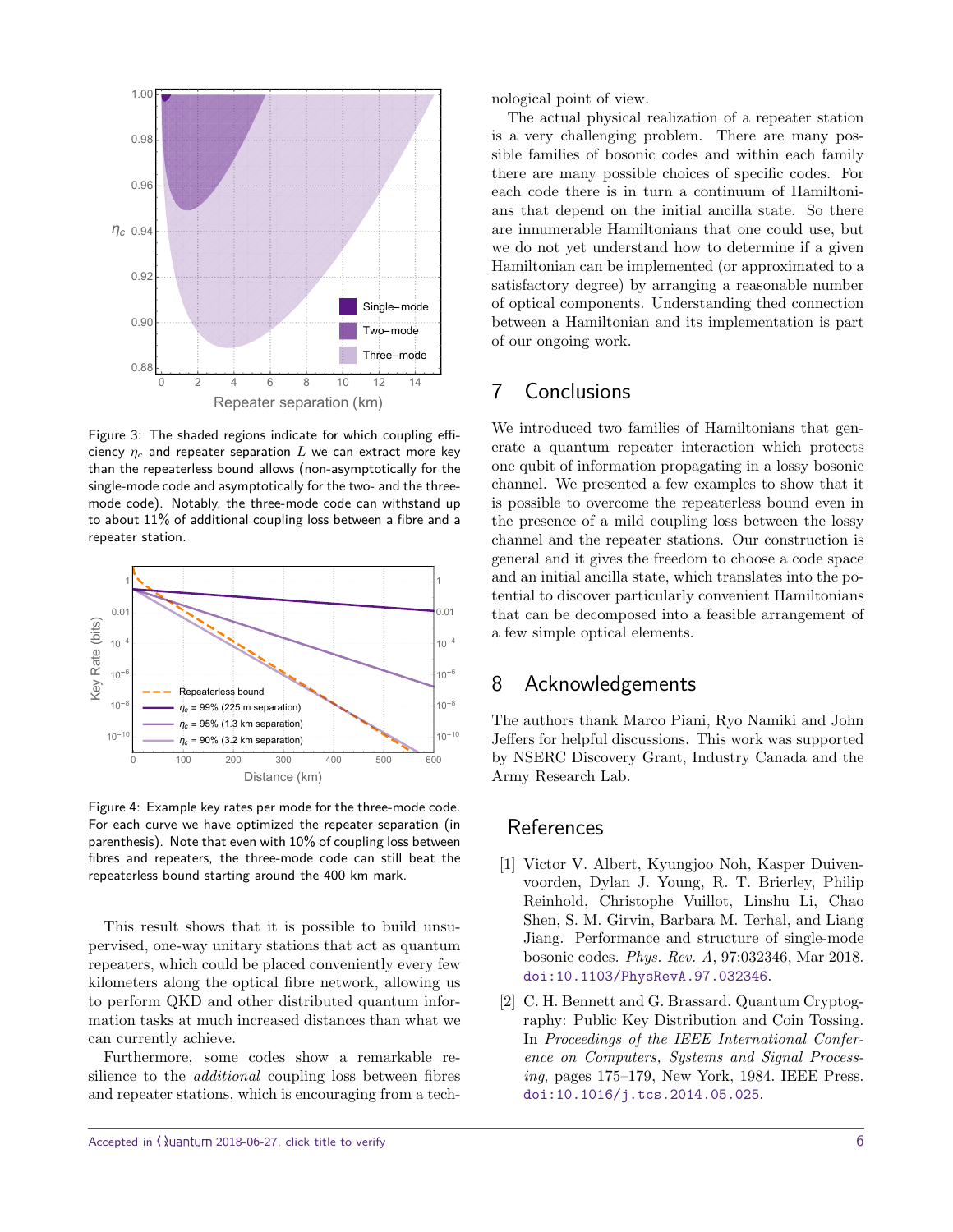- <span id="page-6-0"></span>[3] Charles H Bennett, Gilles Brassard, Seth Breidbart, and Stephen Wiesner. Quantum cryptography, or unforgeable subway tokens. In Advances in Cryptology, pages 267–275. Springer, 1983. [doi:](http://dx.doi.org/10.1007/978-1-4757-0602-4_26) [10.1007/978-1-4757-0602-4\\_26](http://dx.doi.org/10.1007/978-1-4757-0602-4_26).
- <span id="page-6-14"></span>[4] Cédric Bény and Ognyan Oreshkov. General conditions for approximate quantum error correction and near-optimal recovery channels. Physical review letters, 104(12):120501, 2010. [doi:10.1103/](http://dx.doi.org/10.1103/PhysRevLett.104.120501) [PhysRevLett.104.120501](http://dx.doi.org/10.1103/PhysRevLett.104.120501).
- <span id="page-6-8"></span>[5] H-J Briegel, Wolfgang Dür, Juan I Cirac, and Peter Zoller. Quantum repeaters: the role of imperfect local operations in quantum communication. Physical Review Letters, 81(26):5932, 1998. [doi:10.1103/PhysRevLett.81.5932](http://dx.doi.org/10.1103/PhysRevLett.81.5932).
- <span id="page-6-22"></span>[6] Dagmar Bruß. Optimal eavesdropping in quantum cryptography with six states. Phys. Rev. Lett., 81:3018-3021, Oct 1998. [doi:10.1103/](http://dx.doi.org/10.1103/PhysRevLett.81.3018) [PhysRevLett.81.3018](http://dx.doi.org/10.1103/PhysRevLett.81.3018).
- <span id="page-6-1"></span>[7] Harry Buhrman, Richard Cleve, John Watrous, and Ronald De Wolf. Quantum fingerprinting. Physical Review Letters, 87(16):167902, 2001. [doi:](http://dx.doi.org/10.1103/PhysRevLett.87.167902) [10.1103/PhysRevLett.87.167902](http://dx.doi.org/10.1103/PhysRevLett.87.167902).
- <span id="page-6-17"></span>[8] Isaac L Chuang, Debbie W Leung, and Yoshihisa Yamamoto. Bosonic quantum codes for amplitude damping. Physical Review A, 56(2):1114, 1997. [doi:10.1103/PhysRevA.56.1114](http://dx.doi.org/10.1103/PhysRevA.56.1114).
- <span id="page-6-21"></span>[9] Michael Epping, Filippo Miatto, and Norbert Lütkenhaus. Noise bounds for quantum repeaters. to be submitted, 2018.
- <span id="page-6-16"></span>[10] Hong-yi Fan and Li-yun Hu. New approach for analyzing time evolution of density operator in a dissipative channel by the entangled state representation. Optics Communications, 281(22):5571–5573, 2008. [doi:10.1016/j.optcom.2008.08.002](http://dx.doi.org/10.1016/j.optcom.2008.08.002).
- <span id="page-6-3"></span>[11] Nicolas Gisin, Grégoire Ribordy, Wolfgang Tittel, and Hugo Zbinden. Quantum cryptography. Reviews of modern physics, 74(1):145, 2002. [doi:](http://dx.doi.org/10.1103/RevModPhys.74.145) [10.1103/RevModPhys.74.145](http://dx.doi.org/10.1103/RevModPhys.74.145).
- <span id="page-6-2"></span>[12] Daniel Gottesman and Isaac Chuang. Quantum digital signatures. *arXiv preprint quant*ph/0105032, 2001.
- <span id="page-6-5"></span>[13] H Jeff Kimble. The quantum internet. Nature, 453:1023–1030, 2008. [doi:10.1038/nature07127](http://dx.doi.org/10.1038/nature07127).
- <span id="page-6-9"></span>[14] Emanuel Knill and Raymond Laflamme. Concatenated quantum codes. arXiv preprint quantph/9608012, 1996.
- <span id="page-6-13"></span>[15] Emanuel Knill and Raymond Laflamme. Theory of quantum error-correcting codes. Physical Review A, 55(2):900, 1997. [doi:10.1103/PhysRevA.55.](http://dx.doi.org/10.1103/PhysRevA.55.900) [900](http://dx.doi.org/10.1103/PhysRevA.55.900).
- <span id="page-6-19"></span>[16] Linshu Li, Chang-Ling Zou, Victor V Albert, Sreraman Muralidharan, SM Girvin, and Liang Jiang. Cat codes with optimal decoherence suppression for a lossy bosonic channel. Physical Review Letters, 119(3):030502, 2017. [doi:10.1103/](http://dx.doi.org/10.1103/PhysRevLett.119.030502) [PhysRevLett.119.030502](http://dx.doi.org/10.1103/PhysRevLett.119.030502).
- <span id="page-6-6"></span>[17] Seth Lloyd, Jeffrey H Shapiro, Franco NC Wong, Prem Kumar, Selim M Shahriar, and Horace P Yuen. Infrastructure for the quantum internet. ACM SIGCOMM Computer Communication Re $view, 34(5):9-20, 2004. \quad \text{doi:10.1145/1039111}.$ [1039118](http://dx.doi.org/10.1145/1039111.1039118).
- <span id="page-6-23"></span>[18] Hoi-Kwong Lo. Proof of unconditional security of six-state quantum key distribution scheme. arXiv preprint quant-ph/0102138, 2001.
- <span id="page-6-4"></span>[19] Hoi-Kwong Lo, Marcos Curty, and Kiyoshi Tamaki. Secure quantum key distribution. Nature Photonics, 8(8):595–604, 2014. [doi:10.1038/](http://dx.doi.org/10.1038/nphoton.2014.149) [nphoton.2014.149](http://dx.doi.org/10.1038/nphoton.2014.149).
- <span id="page-6-7"></span>[20] Rodney Loudon. The quantum theory of light. OUP Oxford, 2000. [doi:10.1119/1.1987930](http://dx.doi.org/10.1119/1.1987930).
- <span id="page-6-15"></span>[21] Prabha Mandayam and Hui Khoon Ng. Towards a unified framework for approximate quantum error correction. Phys. Rev. A, 86:012335, Jul 2012. [doi:](http://dx.doi.org/10.1103/PhysRevA.86.012335) [10.1103/PhysRevA.86.012335](http://dx.doi.org/10.1103/PhysRevA.86.012335).
- <span id="page-6-18"></span>[22] Marios H Michael, Matti Silveri, RT Brierley, Victor V Albert, Juha Salmilehto, Liang Jiang, and Steven M Girvin. New class of quantum error-correcting codes for a bosonic mode. Physical Review X, 6(3):031006, 2016. [doi:10.1103/](http://dx.doi.org/10.1103/PhysRevX.6.031006) [PhysRevX.6.031006](http://dx.doi.org/10.1103/PhysRevX.6.031006).
- <span id="page-6-10"></span>[23] WJ Munro, AM Stephens, SJ Devitt, KA Harrison, and Kae Nemoto. Quantum communication without the necessity of quantum memories. Nature Photonics, 6(11):777–781, 2012. [doi:10.](http://dx.doi.org/10.1038/nphoton.2012.243) [1038/nphoton.2012.243](http://dx.doi.org/10.1038/nphoton.2012.243).
- <span id="page-6-11"></span>[24] Sreraman Muralidharan, Jungsang Kim, Norbert L¨utkenhaus, Mikhail D Lukin, and Liang Jiang. Ultrafast and fault-tolerant quantum communication across long distances. Physical review letters, 112(25):250501, 2014. [doi:10.1103/](http://dx.doi.org/10.1103/PhysRevLett.112.250501) [PhysRevLett.112.250501](http://dx.doi.org/10.1103/PhysRevLett.112.250501).
- <span id="page-6-12"></span>[25] Sreraman Muralidharan, Linshu Li, Jungsang Kim, Norbert Lütkenhaus, Mikhail D Lukin, and Liang Jiang. Optimal architectures for long distance quantum communication. Scientific reports, 6:20463, 2016. [doi:10.1038/srep20463](http://dx.doi.org/10.1038/srep20463).
- <span id="page-6-20"></span>[26] Ryo Namiki, Liang Jiang, Jungsang Kim, and Norbert Lütkenhaus. Role of syndrome information on a one-way quantum repeater using teleportation-based error correction. Physical